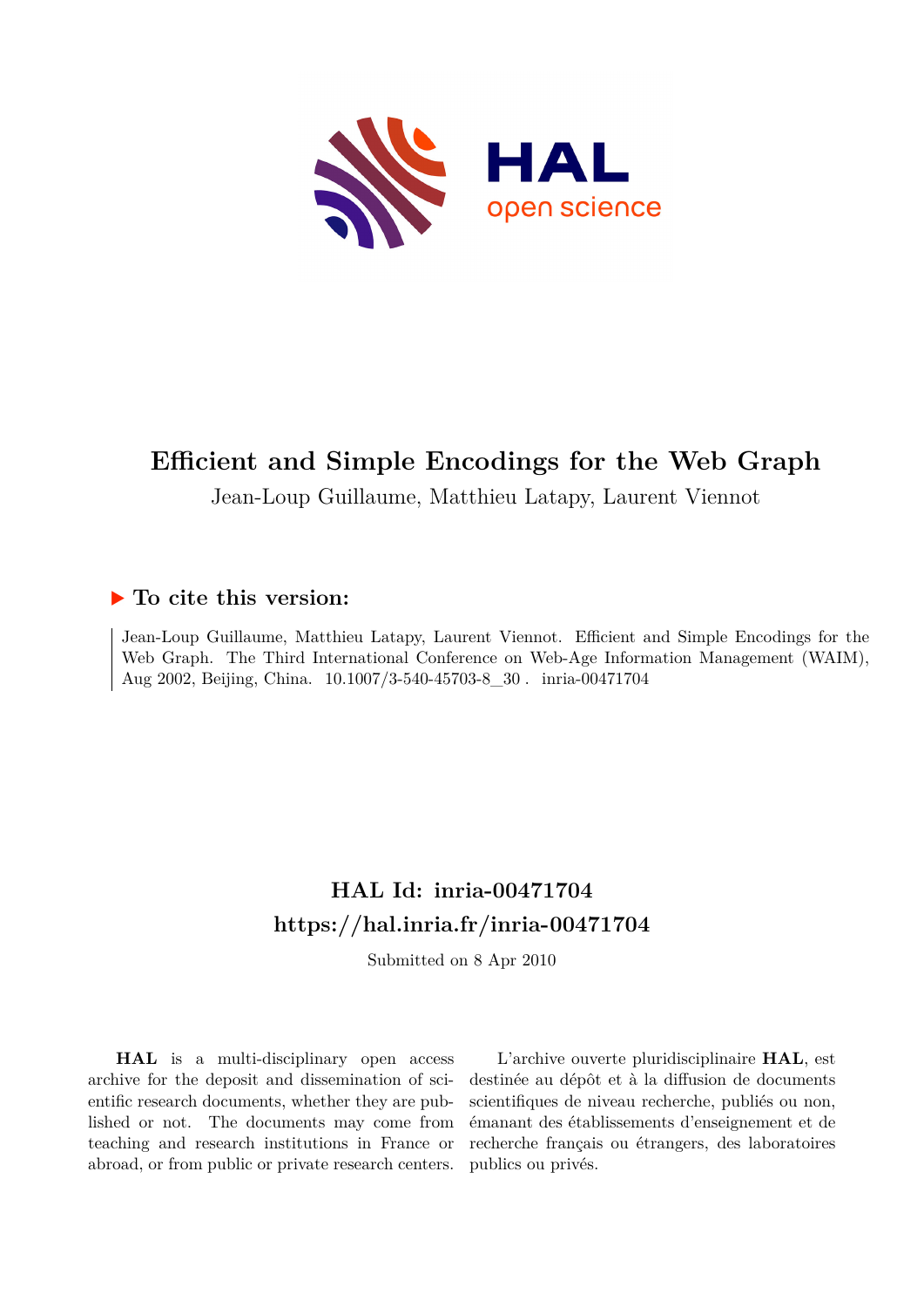# EÆ
ient and Simple En
odings for the Web Graph. Jean-Loup Guillaume , Matthieu Latapy <sup>- , -</sup> and Laurent Viennot<sup>2</sup>

**Abstract:** In this paper, we propose a set of simple and efficient methods based on standard, free and widely available tools, to store and manipulate large sets of URLs and large parts of the Web graph. Our aim is both to store efficiently the URLs list and the graph in order to manage all the omputations in a omputer entral memory. We also want to make the conversion between URLs and their identifiers as fast as possible, and to obtain all the successors of an URL in the Web graph efficiently. The methods we propose make it possible to obtain a good ompromise between these two hallenges, and make it possible to manipulate large parts of the Web graph.

Keywords: Web graph, Web links, URLs, Compression.

Approximate words count: 3500.

#### 1. INTRODUCTION.

One an view the Web as a graph whose verti
es are Web pages, and edges are hyperlinks from one page to another. Understanding the structure of this graph is a key challenge for many important present and future applications. Information retrieval, optimized crawling and enhanced browsing are some of them. The first step to study the Web graph is to be able to store and manipulate it efficiently, both in space and in time terms. The key element of this encoding is to associate a unique identifier to each URL which will then be used to encode the graph.

URLs are more than 70 bytes long on average and each vertex has an average outdegree at least seven, depending on the considered domain (from  $7.2$  in  $[8]$  to  $11.2$ "LIAFA, Universite Paris 7, 2, place Jussieu, 75005 Paris, France. (guillaume, latapy)@liafa.jussieu.fr,  $+33$  (0) 1 44 27 28 37

<sup>&</sup>lt;sup>2</sup>Projet Hipercom, INRIA Rocquencourt, F-78153 Le Chesnay (France). Laurent.Viennot@inria.fr,  $+33$  (0) 1 39 63 52 25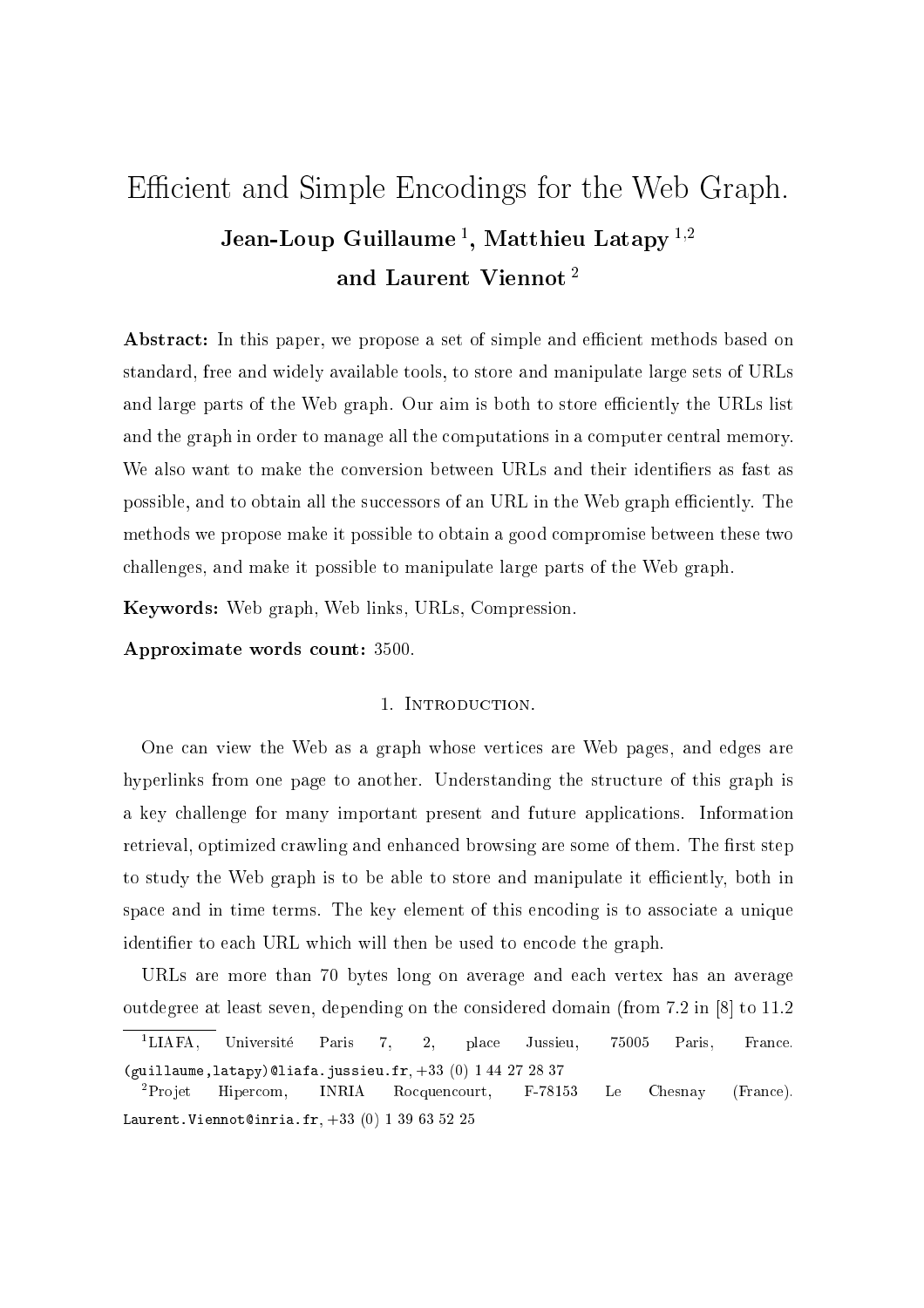in  $[1]$  and 11.57 for the data we used in our experiments). Encoding a one million verti
es subgraph of the Web graph without any ompression would therefore need more than 100 MB of memory. When one is concerned with the Web graph, it is important to deal with mu
h bigger graphs, lassi
ally several hundreds of millions vertices. Therefore, the efficient encoding of the graph becomes a crucial issue. The challenge is then to find a good balance between space and time requirements.

Until now, the main work concerning graph encoding is the Connectivity Server presented in  $[2]$ . This server maintains the graph in memory and is able to compute the neighborhood of one or more vertices. In the first version of the server, the graph is stored as an array of adjacency lists, describing the successors and predecessors of ea
h vertex. The URLs are ompressed using a delta ompressor: one URL is stored using only the differences from the previous one in the list. The second [3] and present version [10] of the Connectivity Server have significantly improved the compression rate for both links and URLs. The spa
e needed to store a link has been redu
ed from 8 to 1.7 bytes in average, and the space needed to store a URL has been reduced from 16 to 10 bytes in average. Noti
e however that a full des
ription of the method is available only for the first version of the server  $[2]$ , the newer (and more efficient) ones being only shortly described in  $[3, 10]$ .

Our aim is to provide an efficient and simple solution to the problem of encoding large sets of URLs and large parts of the Web graph using only standard, free and widely available tools, namely sort, gzip and bzip. The gzip tool is described in [5, 6] and bzip algorithm in [4]. We tested our methods on a 8 millions vertices and 55.5 millions links crawl performed inside the ".fr" domain in June 2001. We used the rawler designed by Sebastien Ailleret, available at the following URL:

http://pauillac.inria.fr/~ailleret/prog/larbin/index-eng.html

Our set of data itself is available at:

#### http://hiper
om.inria.fr/~viennot/webgraph/

It has been obtained by a breadth-first crawl from a significant set of URLs. See the URL above for more details on these data. Although it may be considered as relatively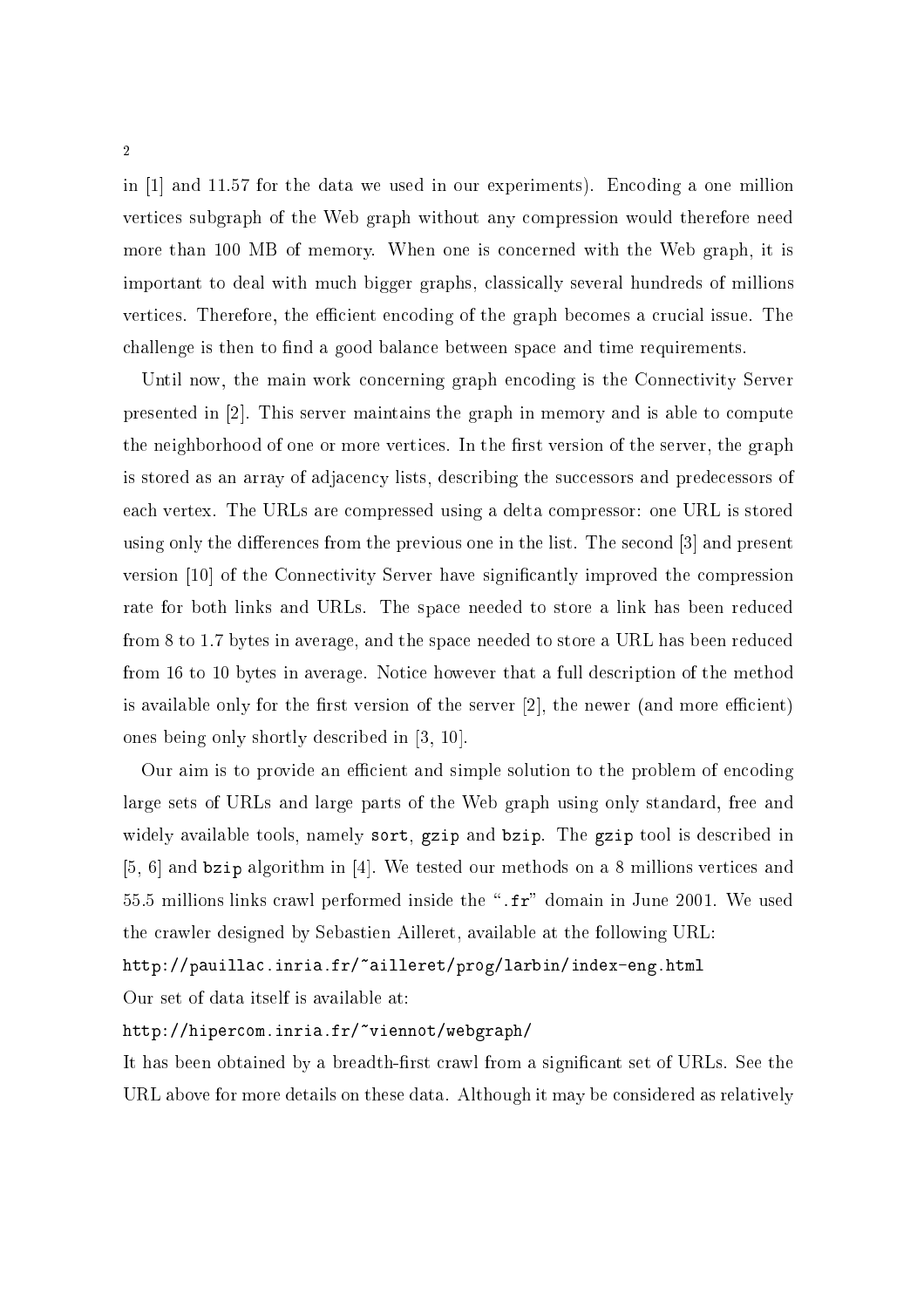small, this set of data is representative of the Web graph since it is consistent with the known statistics (in particular in terms of in- and out-degree distribution  $[1, 3]$ , and for the average length of URLs, whi
h are the most important parameters for our study).

All the experiments have been made on a  $Compa<sup>TM</sup>$  Workstation AP 550, with a 800 MHz PentiumTM III pro
essor, with 1 GB memory and a Linux 2.4.9 kernel. We obtained an en
oding of ea
h URL in 6.54 bytes on average with a onversion between URLs and identifiers (in both directions) in about 2 ms. One-way links can also be compressed to 1.6 byte on average with immediate access (around 20  $\mu$ s), which can be improved to 1 byte if one allows slower access.

We describe in Section 2 our method to associate a unique identifier to each URL. based on the lexi
ographi
al order. We show how to ompress the URLs set and how to obtain fast conversion between URLs and identifiers. In Section 3, we notice some properties on the graph itself, concerning a notion of distance between vertices and their successors. These properties explain the good results obtained when we compress the graph. Two different and opposite approachs are discussed concerning the compression: one of them optimizes space use, and the other one optimizes access time.

#### 2. URLS ENCODING.

Given a large set of URLs, we want to associate a unique identifier (an integer) to each URL, and to provide a function which can make the mapping between identifiers and URLs. A simple idea consists in sorting all the URLs lexicographically. Then a URL identifier is its position in the set of sorted URLs. We will see that this choice for an identifier makes it possible to obtain efficient encoding.

Let us consider a file containing a (large) set of URLs obtained from a crawl. First notice that sorting this file improves its compression since it increases the local redundan
y of the data: we obtained an average of 7.27 bytes by URL before sorting and an average of 5.55 bytes after sorting (see Table 1). This spa
e requirement is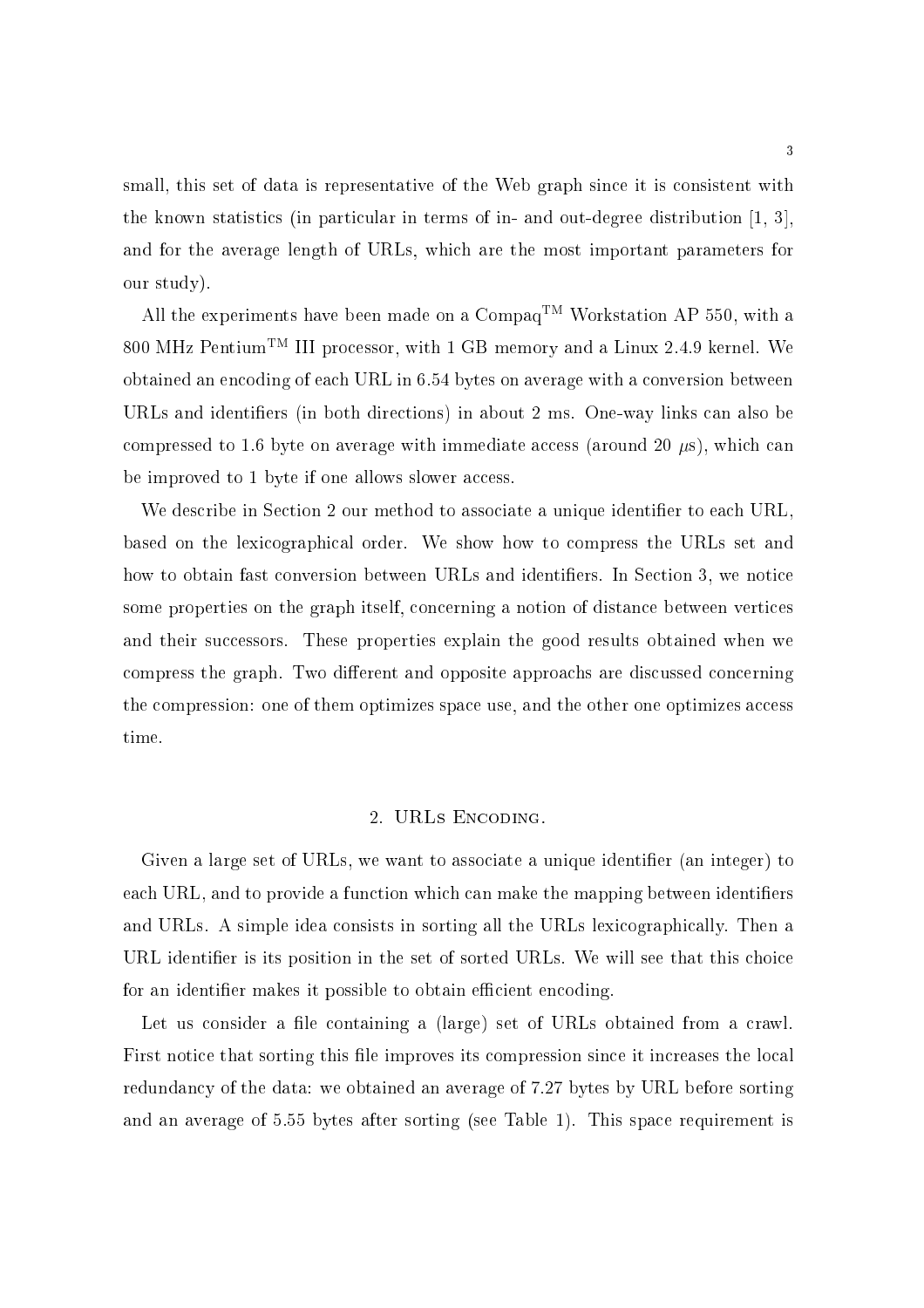very low, and it may be onsidered as a lower bound. Indeed, using this ompression method is very inefficient in terms of lookup time, since when one converts a URL into its identifier and conversely, one has to uncompress the entire file. On the other hand, random access compression schemes exist [7, 9], but their compression rate are much lower, too much for our problem. Notice than one can also use  $\alpha$  is [4] instead of gzip to obtain better ompression rates (but paying it by a ompression and expansion slowdown). However, we used gzip in our experiments because it provides faster ompression and expansion routines, and is more easily usable, through the zlib library for instan
e.

2.1. **Encoding by gzipped blocks.** To avoid the need of uncompressing the entire list of URLs, we split the file into blocks and compress independently each of them. We also know the first URL of each block, together with its identifier. We save this way a large amount of time since only one block has to be uncompressed to achieve the mapping. Moreover, since the URLs are sorted, the ones which share long common prefixes are in the same block, and so we do not damage the compression rate too much (in some ases, we even obtain a better ompression rate than when one ompresses the entire file).

Experimentally, the average size for a compressed URL does not significantly inreases as long as blo
ks length stays over one thousand URLs. In this ase, URL average size is 5.62 bytes long. With blo
ks of one hundred URLs, the average size grows up to 6.43 bytes long. Notice that the method can be improved by taking blocks of different sizes, depending on the local redundancy of the URLs list. We did not use this improvement in the results presented here, whi
h have therefore been realized with blo
ks of onstant length.

One can then convert a URL into an identifier as follows:

1. Find the block which contains the URL to convert: use a dichotomic search based on the knowledge of the first URL of each block (either because we kept a list of those URLs, or by uncompressing the first line of each concerned block, which have a constant cost).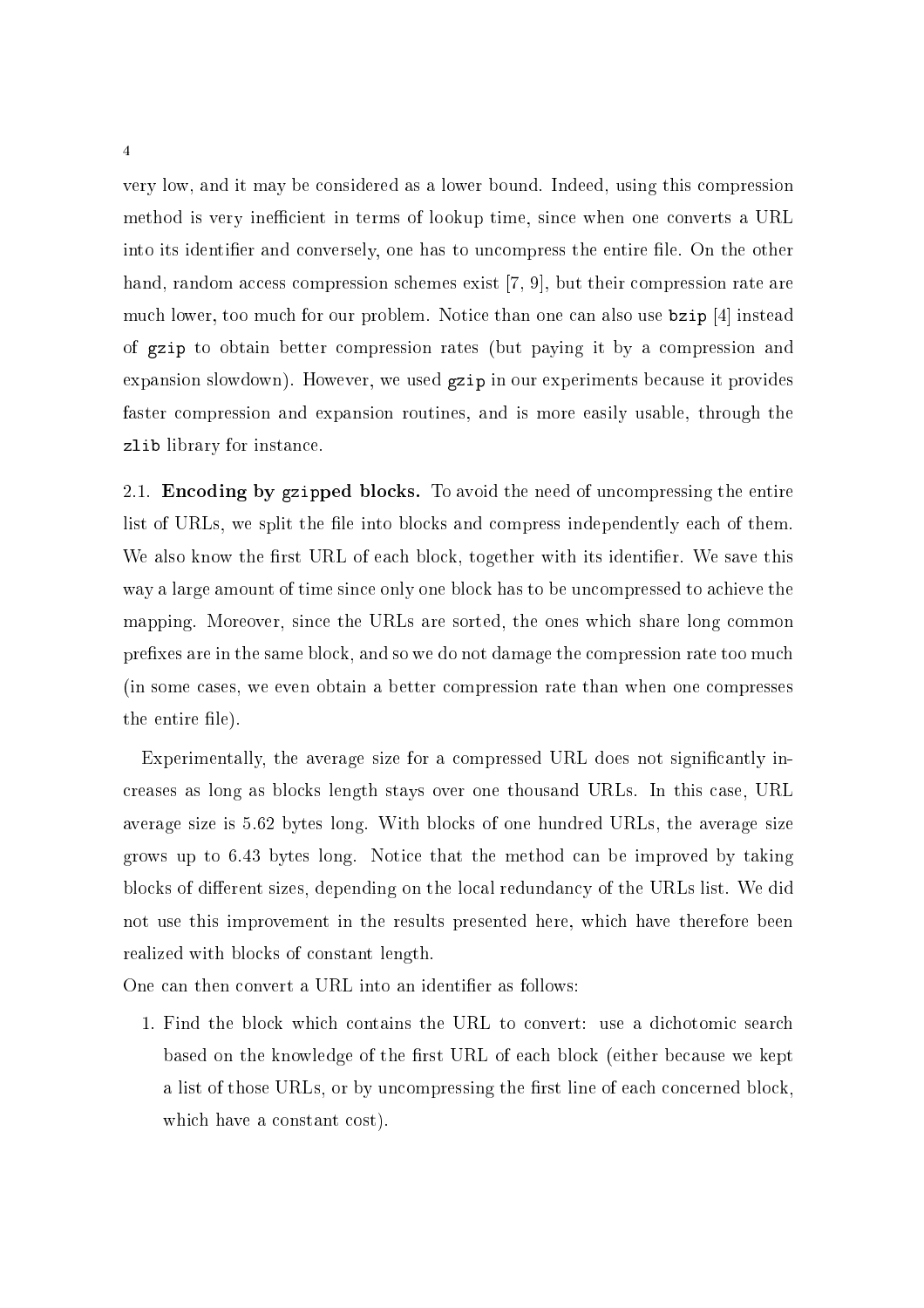|      | Encoding   total size (8 millions URLs)   Average size/URL |               |
|------|------------------------------------------------------------|---------------|
| Text | 568733818 bytes                                            | $69.24$ bytes |
| bzip | 36605478 bytes                                             | $4.45$ bytes  |
| gzip | 45263569 bytes                                             | 5.55 bytes    |

Table 1. Average URL size a

ording to oding format.

- 2. Un
ompress the blo
k.
- 3. Find the identier of the URL inside the (un
ompressed) blo
k: use a linear sear
h in the list (we annot avoid this linear sear
h sin
e all the URLs do not have the same length).

This onversion s
heme is summarized in Table 2.

Conversely, one can convert an identifier to a URL as follows:

- 1. Find the block which contains the identifier to convert: since all the blocks contains the same number of URLs, the block number is given by  $\overline{\rm BlocksLength}$ .
- 2. Un
ompress the blo
k.
- 3. Find the URL in the (un
ompressed) blo
k: it is nothing but the line number Identifier – BlocksLength BlockNumber in block. Again, we need to use a linear sear
h in the list.

This onversion is summarized in Table 2.

|             | URL to identifier                    | identifier to URL           |
|-------------|--------------------------------------|-----------------------------|
| First step  | $\parallel$ O(log(number of blocks)) | O(1)                        |
| Second step | O(blocks length)                     | $\bigcirc$ O(blocks length) |
| Third step  | O(blocks length)                     | O(blocks length)            |

Table 2. URL to identier and identier to URL mapping osts, when all the URLs do not have the same length inside a blo
k.

Notice that, because of the linear search in a block (Step 3 of each conversion), it is important that ea
h blo
k is short enough. However, this an be improved by the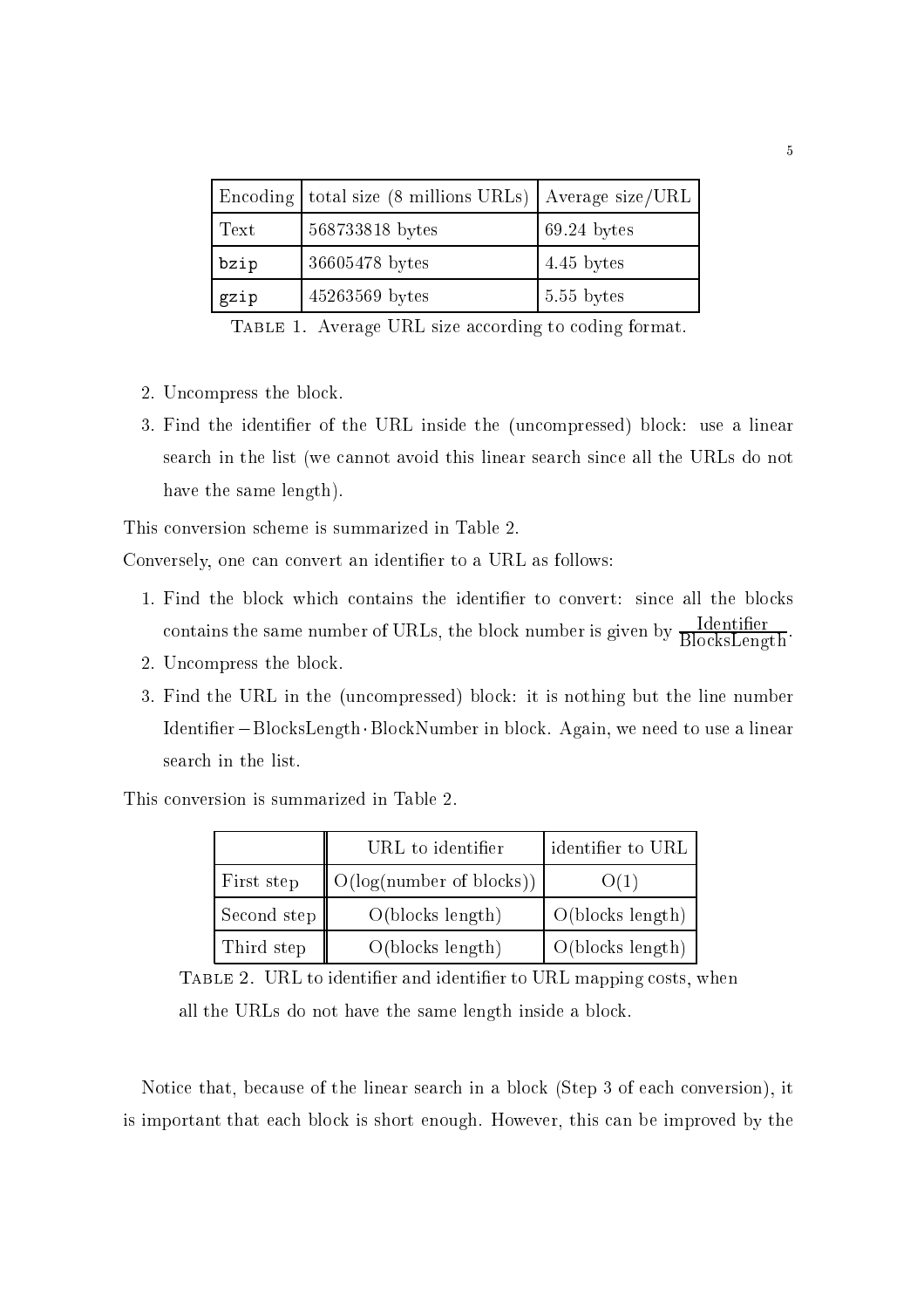use of a fixed length for all the URLs in each block. This is what we will present in the following subse
tion.

2.2. Fixed URLs length. To improve the lookup time, we add at the end of all the URLs in a given block as many occurrences of a special character as necessary to make it as long as the longest URL in the block. In each block, the fixed length is then the length of the longest URL. Therefore, the third point of the URL to identifier conversion becomes a dichotomic search in the block, and the third point of the identifier to URL conversion can be done in constant time since the URL is at position UrlsLength (Identifier - BlocksLength BlockNumber) in the block. This improvement is summarized in Table 3.

|             | URL to identifier                    | identifier to URL |
|-------------|--------------------------------------|-------------------|
| First step  | $\parallel$ O(log(number of blocks)) | O(1)              |
| Second step | O(blocks length)                     | O(blocks length)  |
| Third step  | O(log(blocks length))                | O(1)              |

Table 3. URL to identier and identier to URL mapping osts, when all the URLs have the same length inside a blo
k.

Notice that this optimization must be done carefully to ensure both a good compression of the URLs and a fast expansion (Step 2). If the blo
ks size is too low, ompression rate will be naturally low. On the opposite, if the size if too important, the probability that a very long URL lies in the file will increase, adding a lot of unused character, which are going to increase the average URL size. Expansion time is linear with respe
t to the blo
ks length, so we must use as small blo
ks as possible to get fast mapping. Using median blo
ks length will result in very good ompression rate but median expansion speed. Results showing these phenomena an be found in Figure 1.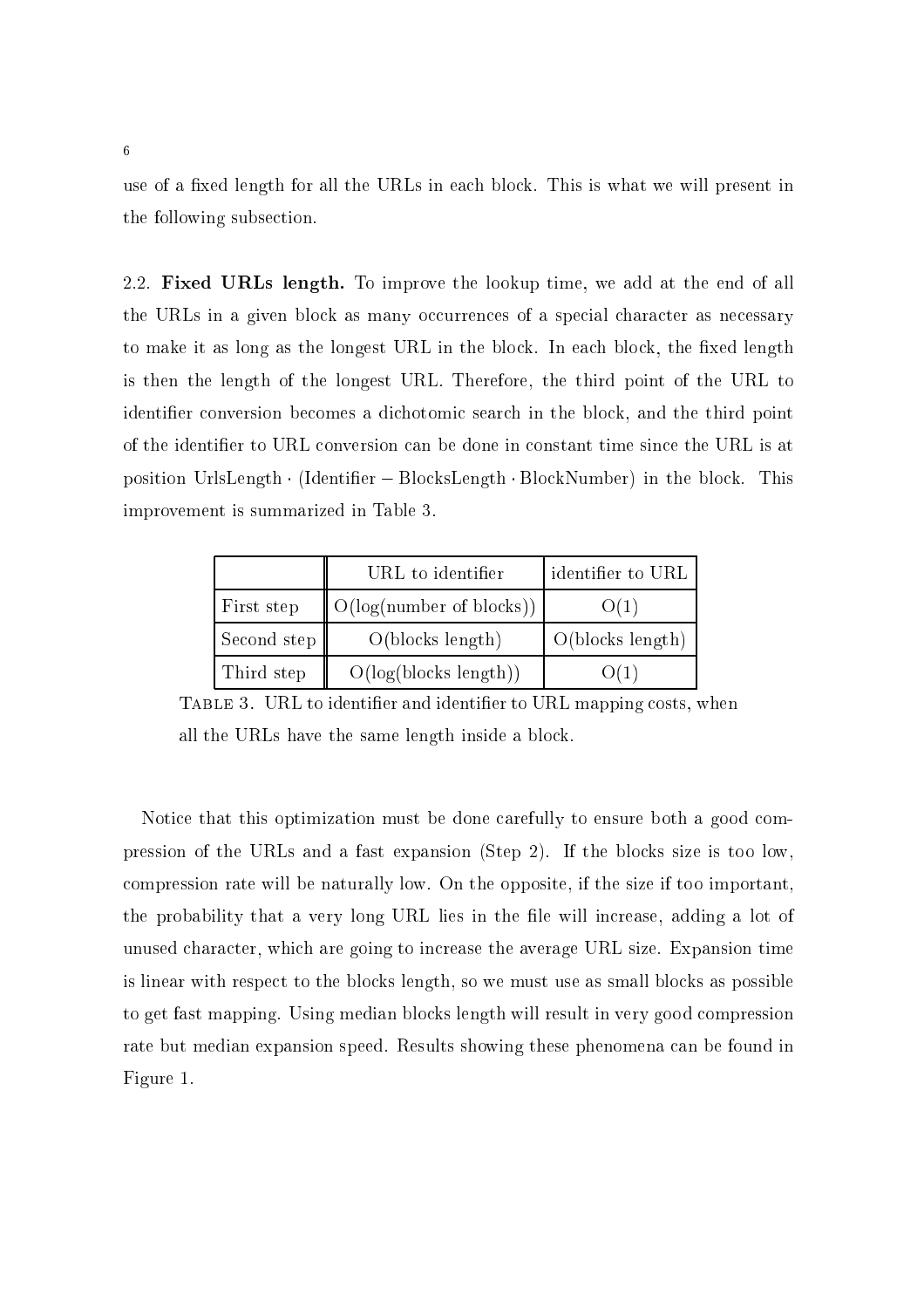

Figure 1. Average URL size and onversion times with respe
t to the size of the considered blocks, using fixed-length URLs.

In conclusion, we obtained a coding of the URLs in 6.54 bytes in average, with conversion between URLs and their identifiers in about 2 ms (in both directions), using only simple, free and widely available tools (sort and gzip). This coding associates to each URL its position in the entire list with respect to the lexicographic order, and we show how one can compute the correspondence efficiently. We will now see how this en
oding an be used to represent large parts of the Web graph.

#### 3. GRAPH ENCODINGS.

As soon as the mapping between URLs and identifiers is defined, we can try to compress all links as much as possible. A link is defined by a couple of integers, each of them being the identifier of a URL as defined in Section 2. The graph is then stored in a file such that line number  $k$  contains the identifiers of all the successors of vertex  $k$  (in a textual form). Using  $bzip$  to compress this file, we obtain a very compact encoding: 0.8 byte by link on average. If one uses gzip instead of bzip, the average size of each link grows up to 0.83 byte on average. Again, these values may be onsidered as lower bounds for the spa
e needed to represent a link.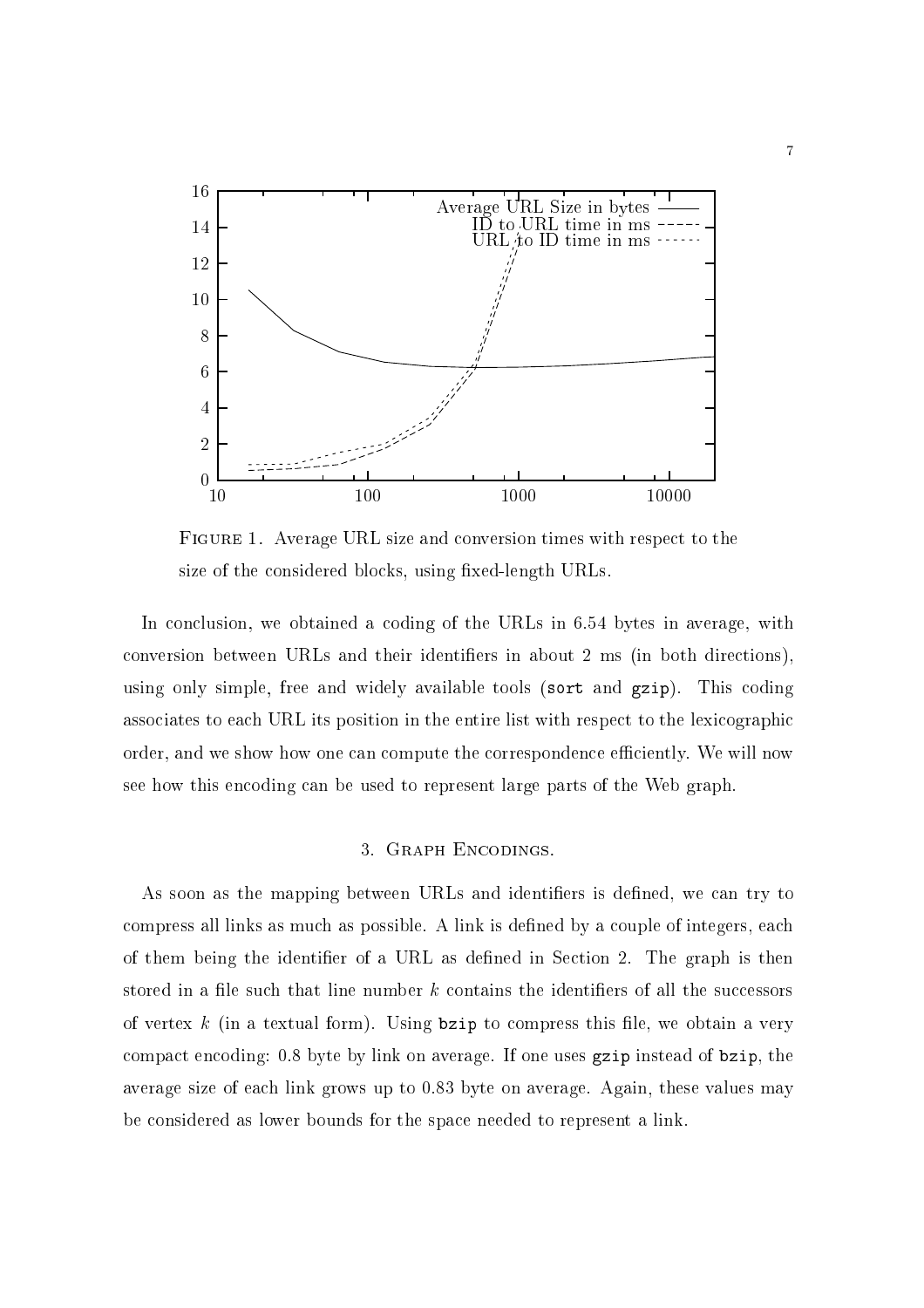In this section, we will propose two methods to encode the links of the Web graph. The first one is a simple extension of the gzipped blocks method used in the previous section. It gives high compression rates, which can be understood as a consequence of a strong locality of the links we will discuss. In order to improve the access time to the successors of a vertex, which is very important to be able to make statistics and run algorithms on the graph, we propose a second method which achieve this goal but still allows high ompression rates. Noti
e that the te
hniques we present in this se
tion an be used to en
ode the reverse links (given an URL, whi
h pages do ontain a link to this URL). The performan
es would be similar.

3.1. Encoding by gzipped blocks. Using the same method as in Section 2.1, we can split the file representing the graph into blocks and then compress the blocks. In order to find the successors of a vertex, one has to uncompress the block containing the vertex in concern. Once this has been done, vertex successors have to be found. Depending on how successors are coded, two different searching methods can be used. If successors lists have variable length, one has to read the block linearly from the beginning to the right successors list. On the other hand, if successors have fixed length (this can be done in the same way as for the URLs) then the successors list an be found dire
tly. Noti
e that in both ases, sin
e most of the lookup time is spent in the block expansion, there is no real time difference between getting one successor of a vertex, or the entire list of its successors. Average lookup time and link average size can be found in Figure ??. One can obtain an encoding of each link in 1.24 byte in average with a lookup time of 0.45 ms, using 32 lines blocks. Table 4 present the results when blo
k size hange.

However, most of the operations made on the graph concern the exploration of successors or predecessors of vertices (during breadth-first search for instance). In this case, successors lookup time becomes a crucial parameter, and block compression method should be improved in terms of time. We are going to present another compression method which uses a strong property of the Web graph, the locality, to improve lookup time. '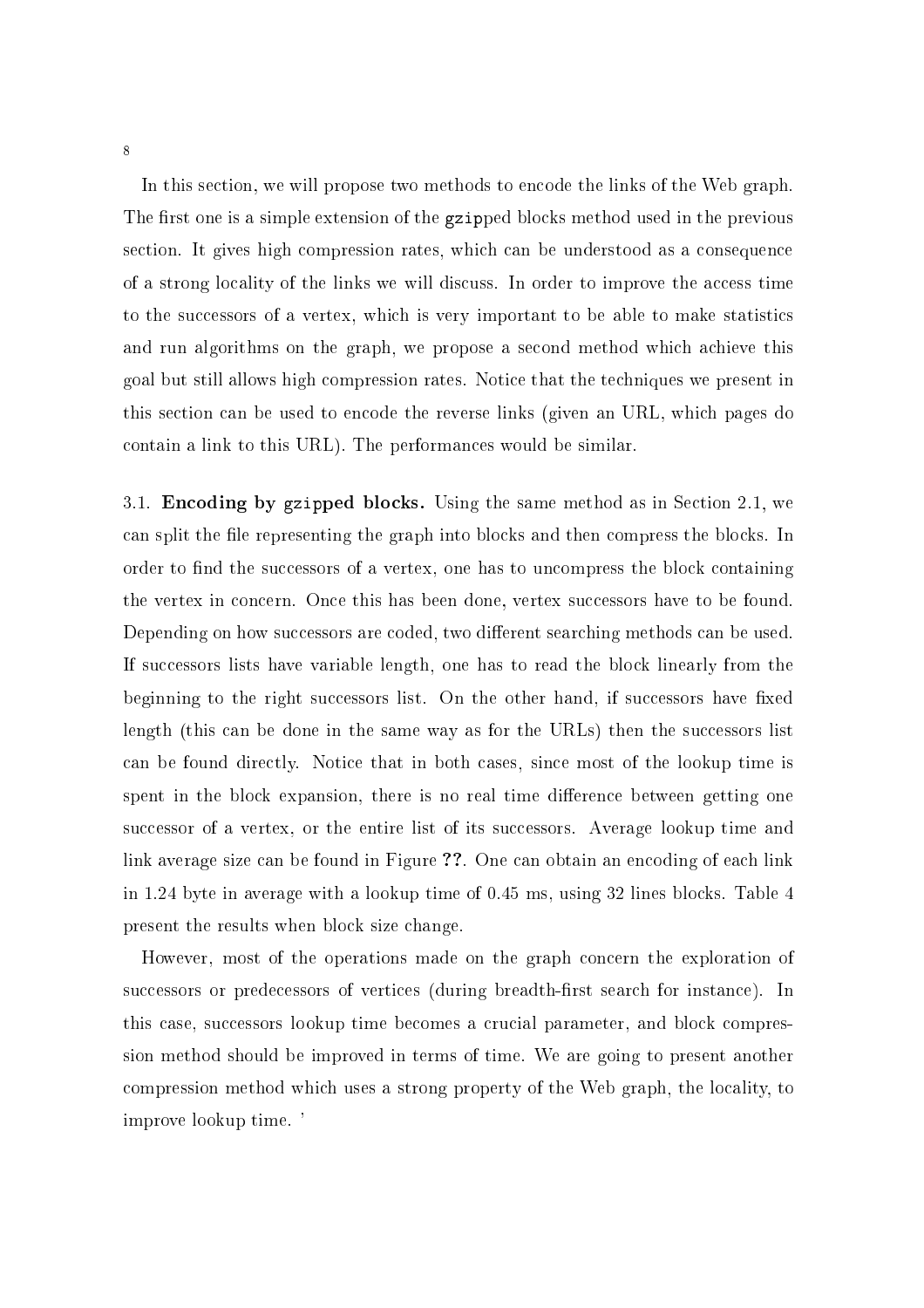

Figure 2. Average link size and average lookup time with respe
t to the size of the onsidered blo
ks.

3.2. Locality. The high compression rates we obtained when we encoded the graph using gzip an be understood as a onsequen
e of a strong property of the links. Let us define the *distance* between two URLs as the (signed) difference between their identifiers, and the *length* of a link between two URLs as the distance between these two URLs. Now, let us consider the distances distribution. This distribution follows a power law: the probability for the distance between two given vertices to be  $i$  is proportional to  $i$  , in our case the exponent  $\tau$  is about 1.10. See Figure 3.

One may want to use this locality to improve both compression rate and access time by encoding the graph in a file as follows: the  $k$ -th line of the graph contains the successors of URL number  $k$ , encoded by their distance to  $k$ . We can then use the same te
hnique of gzipped blo
ks en
oding to manipulate the graph. We tried this method, but we obtained lower ompression rates than the ones presented in the previous subse
tion. However, this en
oding may be used to improve lookup time, without damaging ompression rate too mu
h, as explained in the following subsection.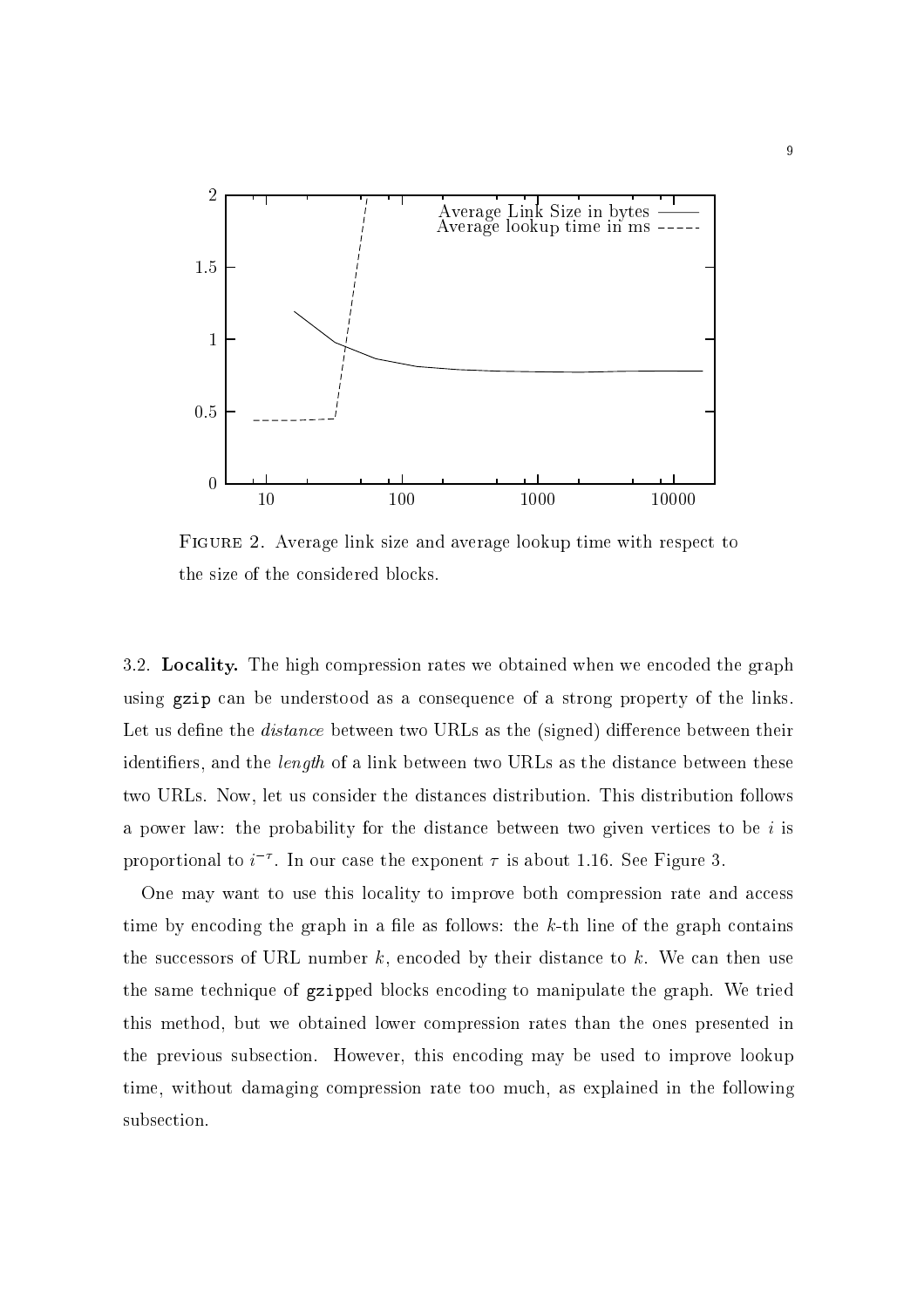

3.3. Access time improvement. Our experiments show that 68 percent of the URLs which are linked together are at distance between -255 and 255. We call these links *short* links. They can be encoded on 1 byte, plus 1 bit for the sign of the difference. Moreover, we need one more bit to distinguish short links from long ones (the long links are en
oding using 3 bytes, sin
e we are onsidering a 8 millions verti
es graph). This s
heme allows us to en
ode a link using 1.89 byte on average. Going further, one can distinguish short (68 percent of the links, each encoded on 1 byte), medium (26.75 percent of the links, encoded on 2 bytes) and long (5.25 percent of the links, encoded on 3 bytes) links. We therefore use one bit per link to give the sign of the distance, and a prefix to know the type of the link (0 for short links, 10 for medium links and 11 for long links). This way, a link an be stored using 1.66 byte on average.

Moreover, the distance distribution encourages us to use Huffman compression of the distan
es. However, our experiments show that it is better not to ompress long links using this method, and to restrict it to short links. We obtained this way an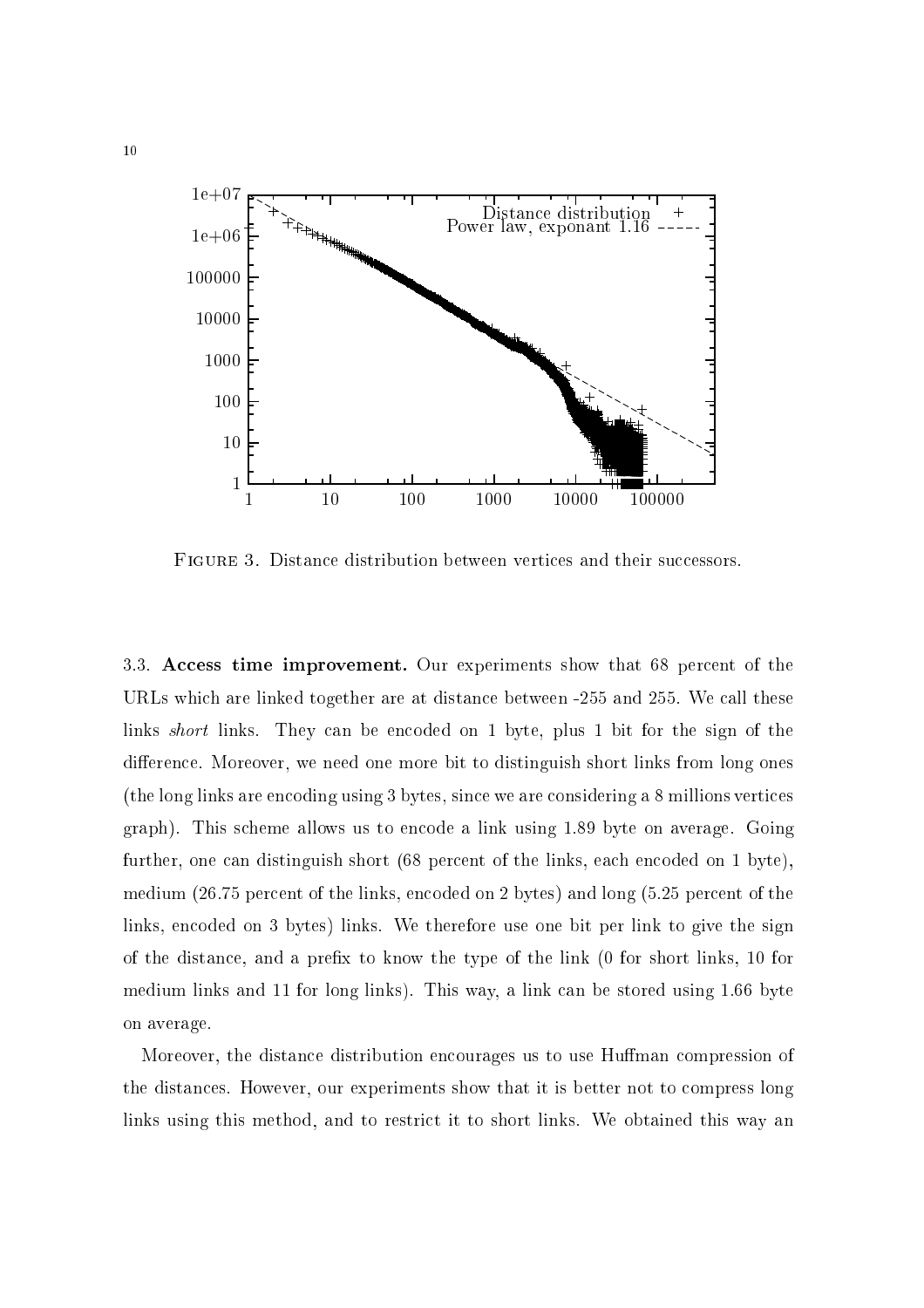improvement of 1 bit on average, whi
h brings us to 1.54 byte by link. Our results are summarized in Table 4.

#### 4. CONCLUSION.

We described in this paper a simple and efficient method to encode large sets of URLs and large parts of the Web graph. We gave a way to ompute the position of a URL in the sorted list of all the onsidered URLs, and onversely, whi
h makes it possible to manipulate large data sets in RAM, avoiding disk usage. Our gzipped blo
ks method makes it possible to store 400 millions of URLs and the 4.6 billions links between them in 8 GB of memory space. Using this encoding, the conversion between identifiers and URLs takes around 2 ms on our computer, in both directions, and finding all the successors of a given URL takes around 0.5 ms. We can improve the link lookup to around 20  $\mu$ s by using the second method we proposed, but with an in
rease of the spa
e requirements.

We therefore obtained results which are comparable to the best results known in the literature, using only standard, free, and widely available tools like sort, gzip and **bzip**. Notice that the good performances of our method rely on the performances of these tools, whi
h have the advantage of being strongly optimized.

Our work an be improved in many dire
tions. We dis
ussed some of them in the paper, for example the use of pieces of files of different sizes (depending on the local redundancy of the URLs list). Another idea is to try to increase the locality and the redundancy of the URLs, for example by reversing the sites names. This may reduce the distan
es between pages of sites whi
h belong to a same sub-domain. There are also many parameters whi
h depend on the priority of time or spa
e saving, itself depending on the application. However, the optimization of memory requirements makes it possible to store the entire data in RAM, reducing disk access, and therefore is also important to improve omputing time. This is why we gave priority to the optimization of spa
e requirements, ex
ept when a big improvement in speed an be obtained.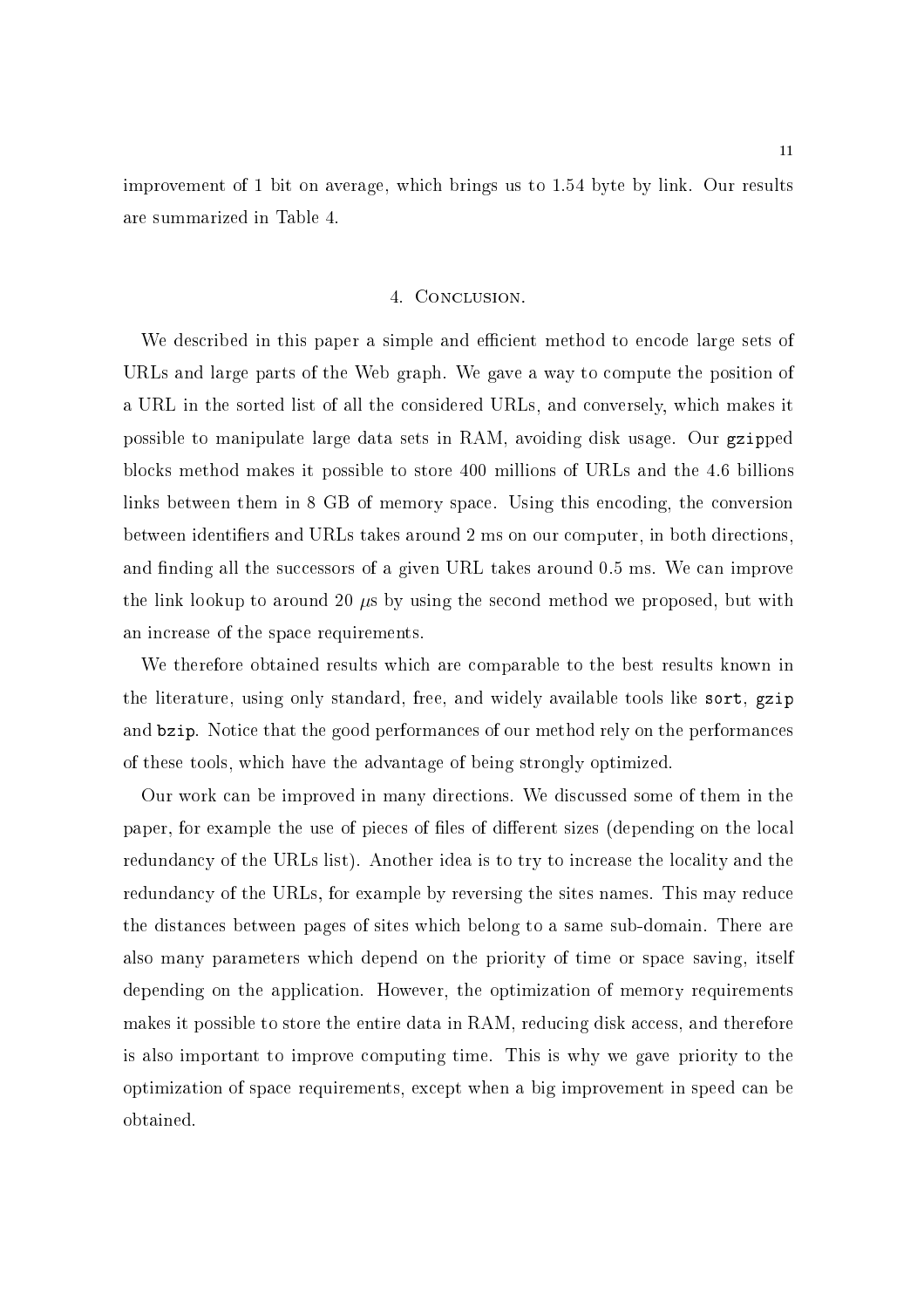|                        | Average link size | Average lookup time    |
|------------------------|-------------------|------------------------|
|                        |                   | for all the successors |
| identifiers            | 8 bytes           |                        |
| gzipped identifiers    | $0.83$ byte       |                        |
| distances              | $4.16$ bytes      |                        |
| gzipped distances      | $1.1~{\rm byte}$  |                        |
| gzipped identifiers,   | $1.61$ byte       | $0.44$ ms              |
| blocks of 8 lines      |                   |                        |
| gzipped identifiers,   | $1.36$ byte       | $0.44$ ms              |
| blocks of 16 lines     |                   |                        |
| gzipped identifiers,   | $1.24~$ byte      | $0.45$ ms              |
| blocks of 32 lines     |                   |                        |
| gzipped identifiers,   | $1.20~$ byte      | 2.395 ms               |
| blocks of 64 lines     |                   |                        |
| gzipped identifiers,   | $1.21~$ byte      | $5.694$ ms             |
| blocks of 128 lines    |                   |                        |
| gzipped identifiers,   | $1.26$ byte       | 16.866 ms              |
| blocks of 256 lines    |                   |                        |
| short, long links      | $1.89$ byte       | $20 \ \mu s$           |
| short,<br>medium,      | $1.66$ byte       | $20 \ \mu s$           |
| long links             |                   |                        |
| $(Hufmann)$ ,<br>short | $1.54$ byte       | $20 \ \mu s$           |
| medium, long links     |                   |                        |

Table 4. The average spa
e needed to store one link, depending on the method used. The first four lines are just here to serve as references, since they imply either a very low compression ratio, or very slow elementary operations.